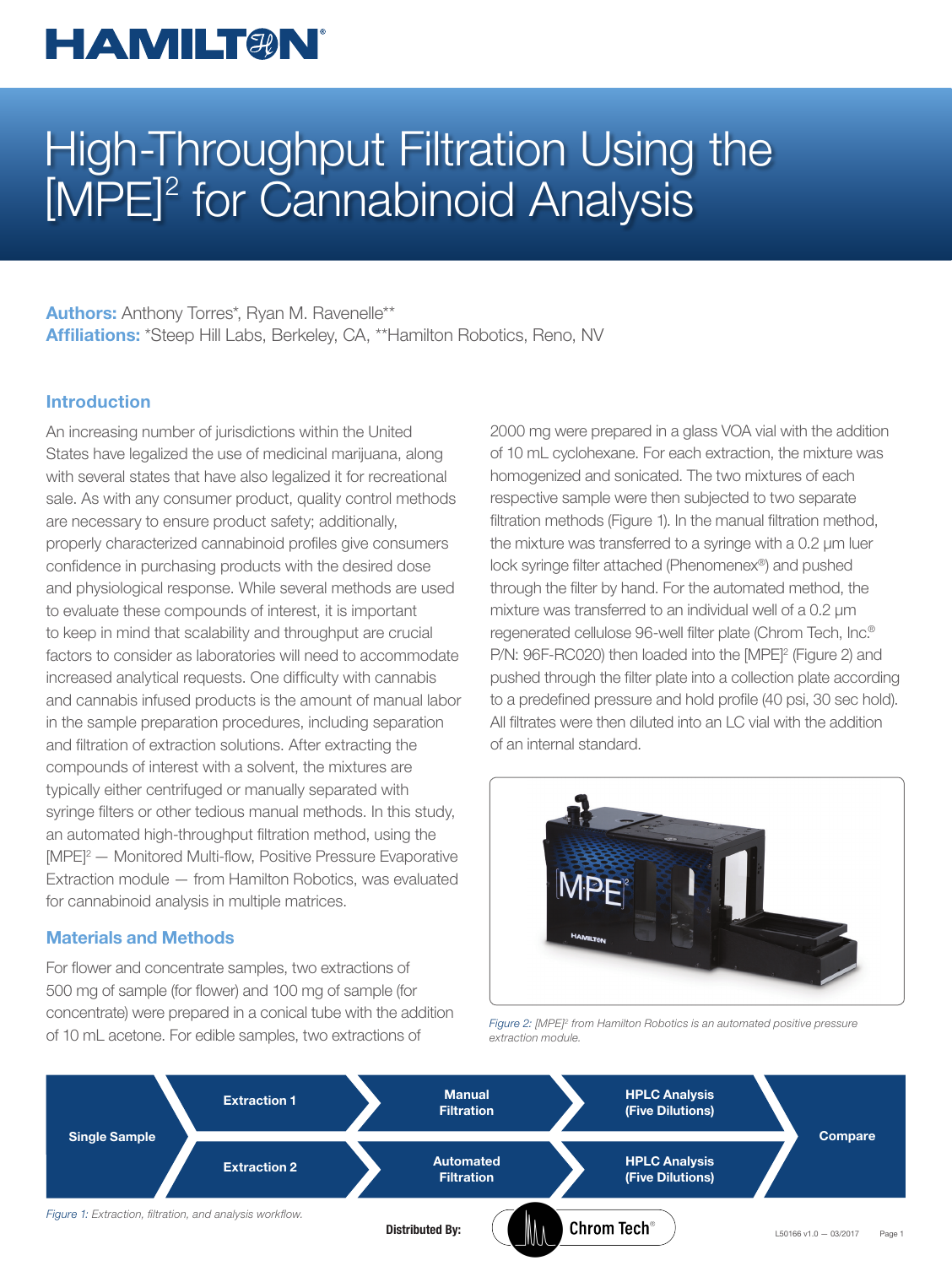Samples were analyzed by LC-DAD (Agilent 1100 Series HPLC system) equipped with a Restek® Raptor ARC-18 HPLC column. Five dilutions of each sample were run for repeatability. Quantitation was performed against an 11-point calibration curve prepared from commercially available analytical grade standards for THC-A (Restek), THC (Restek), CBD-A (Cerilliant®), and CBD (Restek) at 1000 μg/mL down to 0.56 μg/mL.



Figure 3: Measured concentrations of A. THC, B. THC-A, C. CBD, and D. CBD-A in flower samples.

## Results and Discussion

The efficacy of the automated filtration method can be illustrated by a direct comparison of filtrates from the manual method. As previously mentioned, five dilutions of each sample filtrate were analyzed on the LC for reproducibility. The results for THC, THC-A, CBD, and CBD-A in flower are given in Figures 3A – 3D. With the exception of THC, the mean values of all cannabinoids were higher when filtered

with the [MPE]<sup>2</sup> compared to the manual method (Table 1, Page 3). The most notable difference was for CBD, where the mean value measured after filtration with the [MPE]<sup>2</sup> was 1.7 times higher than that via the manual syringe filter method. It is also interesting to note that smaller relative standard deviations were observed for all compounds in flower when using the  $[MPE]^2$  and filter plate.

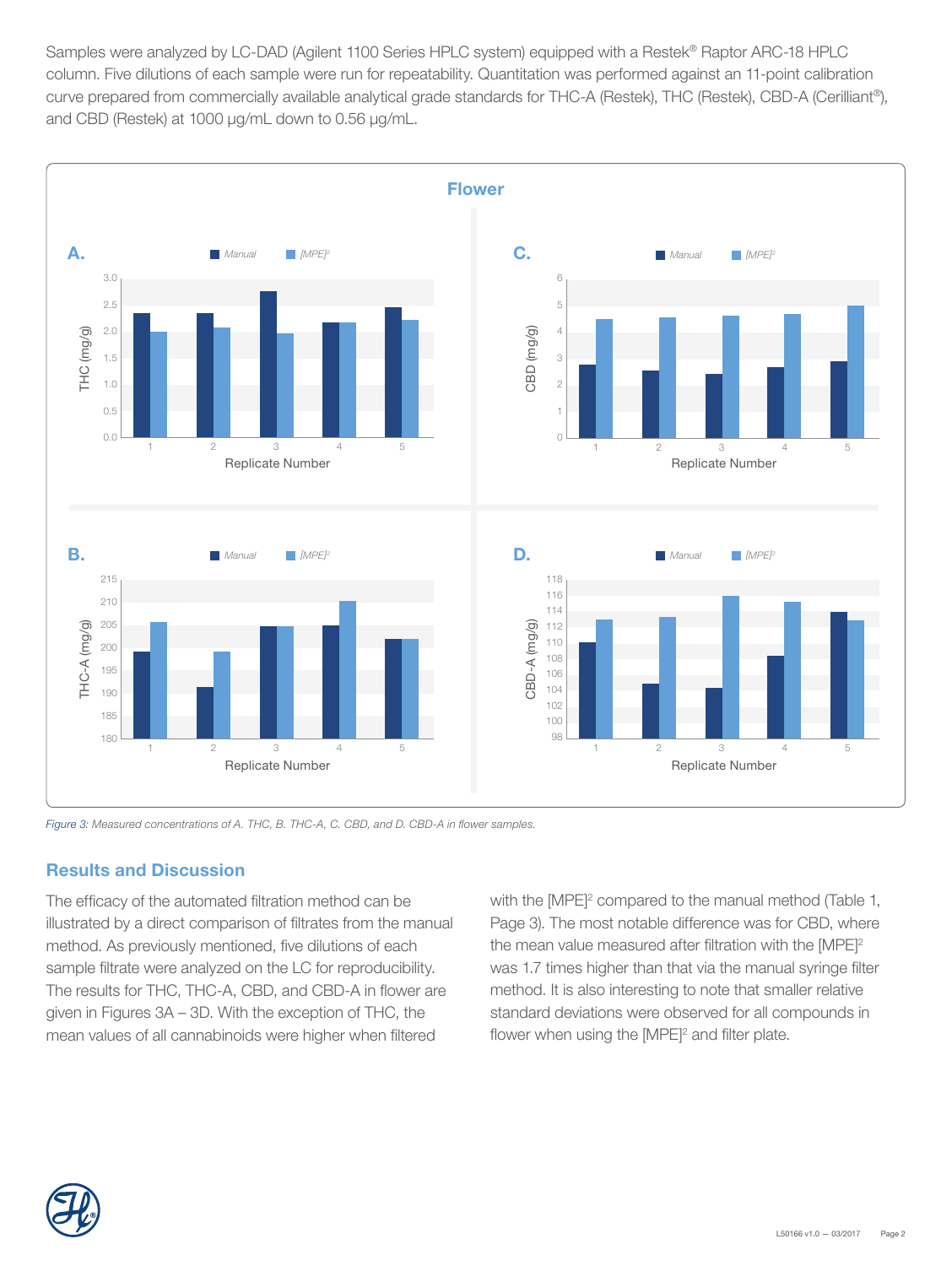|                     |              | Mean $(mg/g)$ |                    | Std. Dev. (mg/g) |                    | Std. Dev. (as % of mean) |           |
|---------------------|--------------|---------------|--------------------|------------------|--------------------|--------------------------|-----------|
|                     |              | <b>Manual</b> | IMPE1 <sup>2</sup> | <b>Manual</b>    | IMPE1 <sup>2</sup> | <b>Manual</b>            | $[MPE]^2$ |
| <b>Flower</b>       | <b>THC</b>   | 2.44          | 2.11               | 0.22             | 0.11               | 8.97%                    | 5.10%     |
|                     | THC-A        | 200.54        | 204.51             | 5.58             | 4.24               | 2.78%                    | 2.07%     |
|                     | CBD          | 2.71          | 4.71               | 0.20             | 0.20               | 7.23%                    | 4.26%     |
|                     | CBD-A        | 108.47        | 114.19             | 3.94             | 1.39               | 3.63%                    | $1.22\%$  |
| <b>Edible</b>       | <b>THC</b>   | 0.72          | 0.77               | 0.03             | 0.02               | 3.55%                    | 3.09%     |
| <b>Concentrates</b> | Sample 1 CBD | 1003.56       | 1021.01            | 47.15            | 20.93              | 4.70%                    | 2.05%     |
|                     | Sample 2 CBD | 264.20        | 270.06             | 10.57            | 5.10               | 4.00%                    | 1.89%     |

For the measured THC values in edible, the manual filtration yielded values from 0.68 to 0.75 mg/g, while those for the automated method were between 0.74 and 0.80 mg/g (Figure 4), and the resulting average value was about 7% higher for the automated method. Similar results were observed for CBD in both concentrates, where the mean values were higher utilizing the [MPE]<sup>2</sup>. There was also a notable decrease in measured standard deviations in the dilution sets of the samples filtered with the [MPE]<sup>2</sup> (Figures 5 and 6, Page 4).

When comparing the average values obtained for all sample types, measured cannabinoid concentrations were consistently higher when processed with the [MPE]<sup>2</sup> compared to the manual method (Table 1). It is unclear if this is just an artifact or a result of more efficient filtering (i.e. less analyte binding to membrane) in the case of using filter plates and the [MPE]<sup>2</sup>. In terms of reproducibility, all analytes had standard deviations within 5.1% or less of the mean values (Table 1) using the [MPE]<sup>2</sup>, while standard deviations of up to 9.0% of the mean were observed for the manually filtered samples. Currently, it is unclear why the standard deviations with the filtrates from the [MPE]<sup>2</sup> were smaller; however, the results were consistent across all data sets. Future work will focus on identifying the cause. It is also interesting to note that THC in flower exhibited the highest standard deviation of both methods. Further testing is necessary to elucidate whether THC itself is generally just more difficult to measure consistently in flower compared to the other cannabinoids.



Figure 4: Measured concentrations of THC in edible samples.

In addition to comparing measured concentrations obtained via both methods, it is also important to note the savings in time and materials. By utilizing the 96-well plate and the [MPE]<sup>2</sup>, the tedious and time consuming syringe filter method is avoided. A sample typically takes ~30 sec to filter via a syringe; therefore, labs could realize around 45 minutes of time savings filtering a full plate of samples. The automated method also reduces strain and potential injury to technicians by avoiding strenuous forcing of fluid through luer lock filters. Based on available products prices, it is estimated that the filter plate method costs up to 40% less per sample than using luer lock syringe filters, and also significantly cuts down on waste.